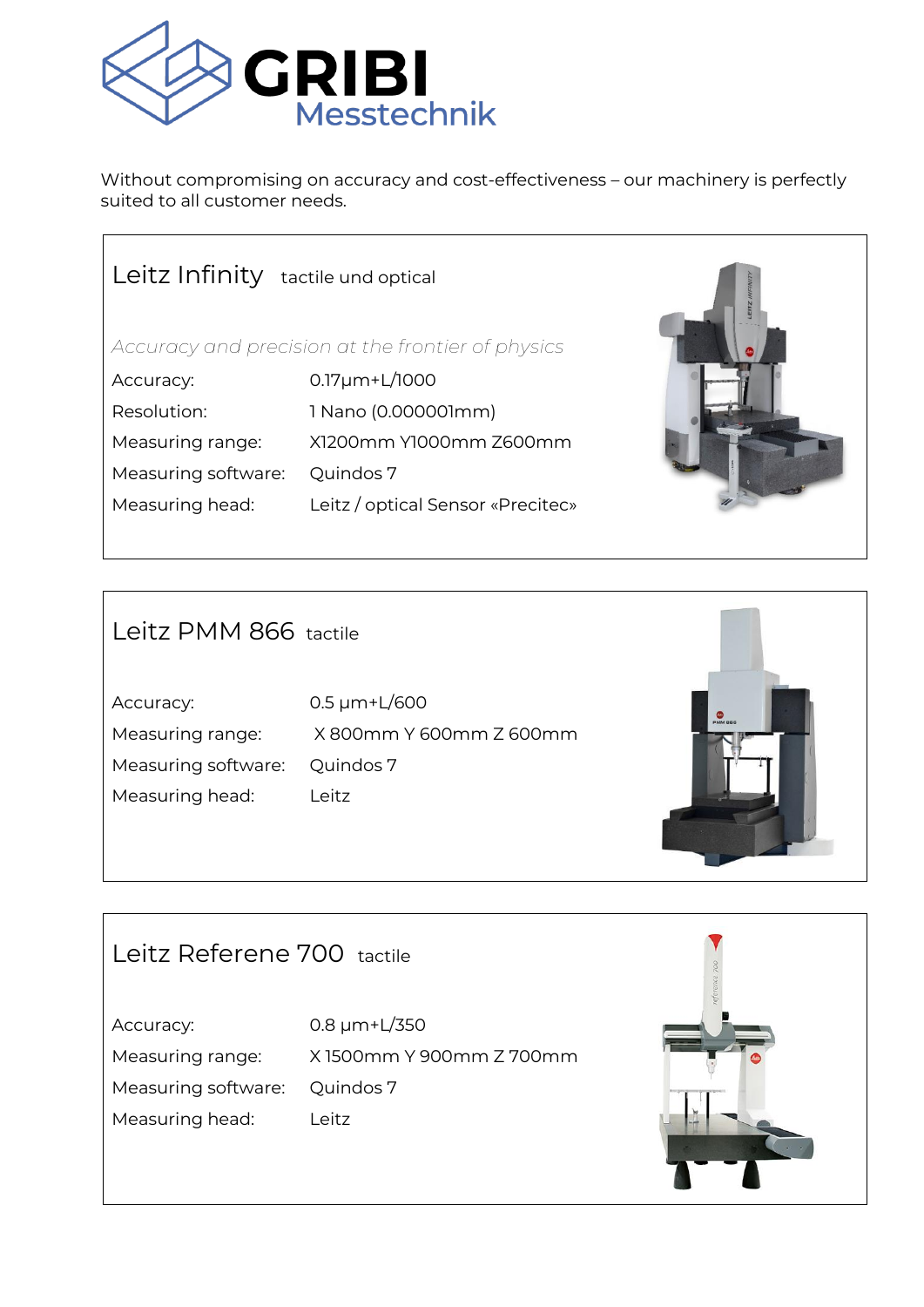

Without compromising on accuracy and cost-effectiveness – our machinery is perfectly suited to all customer needs.

### Global Advantage tactile

Accuracy: 1.5  $\mu$ m+L/333 Measuring range: X 900mm Y 1500mm Z 700mm Measuring software: Quindos 7 Measuring head: Leitz



#### Global IMAGE C tactile

| Accuracy:           | $1.7 \mu m + L/333$                              |
|---------------------|--------------------------------------------------|
| Measuring range:    | X 900mm Y 2000mm Z 800mm                         |
| Measuring software: | PCDmis / Quindos 7                               |
| Measuring head:     | PHIO swivel/rotary head                          |
|                     | Touch probe system: TP 200 / SP600 Scanning Kopf |
|                     |                                                  |



## Global IMAGE B tactile

Accuracy: 1.5 µm+L/333 Measuring range: X 700mm Y 1000mm Z 660mm Measuring software: PCDmis / Quindos 7 Measuring head: PH10 swivel/rotary head Touch probe system: TP 200 / SP600 Scanning Kopf